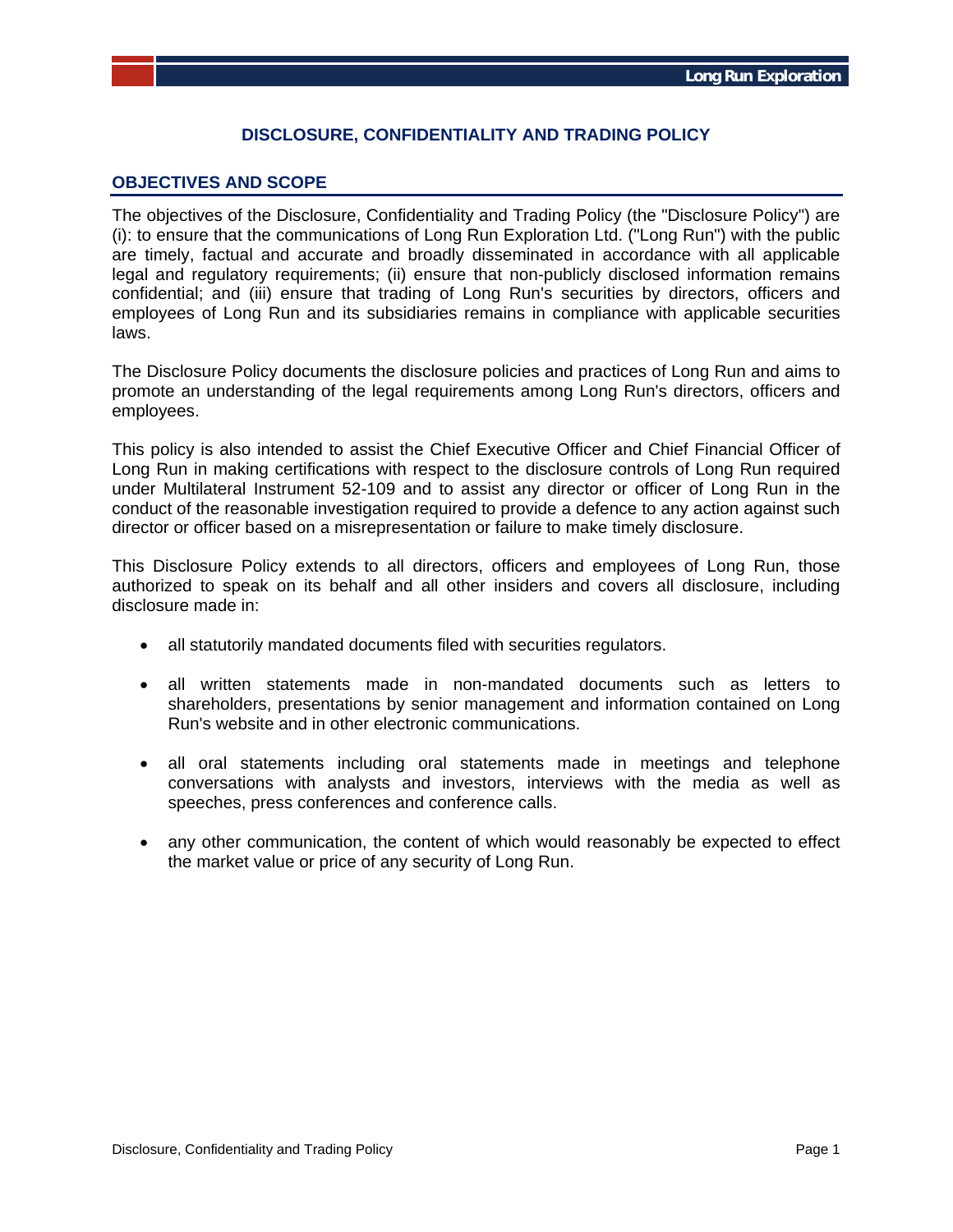# **DISCLOSURE COMMITTEE**

Long Run has established a Disclosure Committee consisting of the following individuals:

- Executive Chairman and Chief Executive Officer
- President
- Chief Financial Officer
- Senior Vice President, Development
- and a group of up to six other employees of Long Run, as may be designated from time to time by the Executive Chairman and Chief Executive Officer, representing a crosssection of employees from the various departments of Long Run

The Disclosure Committee has been established with the responsibility of overseeing Long Run's disclosure practices. The Disclosure Committee will meet or converse as required and will maintain documentation of its activities. The Disclosure Committee shall have the authority to retain experts, including lawyers, accountants, engineers and other persons, to assist the Disclosure Committee as they deem necessary.

It is essential that the members of the Disclosure Committee be kept fully apprised of all pending material developments concerning Long Run in order to evaluate and discuss those events and to determine the appropriateness and timing of public release of information. If any officer, director or employee of Long Run becomes aware of any information which may constitute material information they must forthwith advise one of the members of the Disclosure Committee. If any officer, director or employee is unsure whether or not information is material, they should immediately contact a member of the Disclosure Committee before disclosing it to anyone. If it is deemed that material information should remain confidential, the Disclosure Committee will determine how that information will be controlled.

The Disclosure Committee will ensure that the Board of Directors of Long Run (the "Board") is promptly and fully informed regarding potential disclosure issues facing Long Run as they may arise from time to time. This includes circumstances in which aspects of potentially material information or an underlying matter may not then be known or fully known, investigation or analysis of potentially material information or an underlying matter is incomplete or the impact or magnitude of potentially material information or an underlying matter remains to be fully determined.

All written public disclosures shall be circulated for review to all members of the Disclosure Committee and approved by one or more members of the Disclosure Committee. All such disclosures shall also be reviewed and approved by the Board or a committee of the Board if required by law or this Disclosure Policy. In any event the following documents will be reviewed in whole or part by the appropriate committee of the Board and recommended to and approved by the Board (or members thereof) or reviewed and approved by the Board (or members thereof):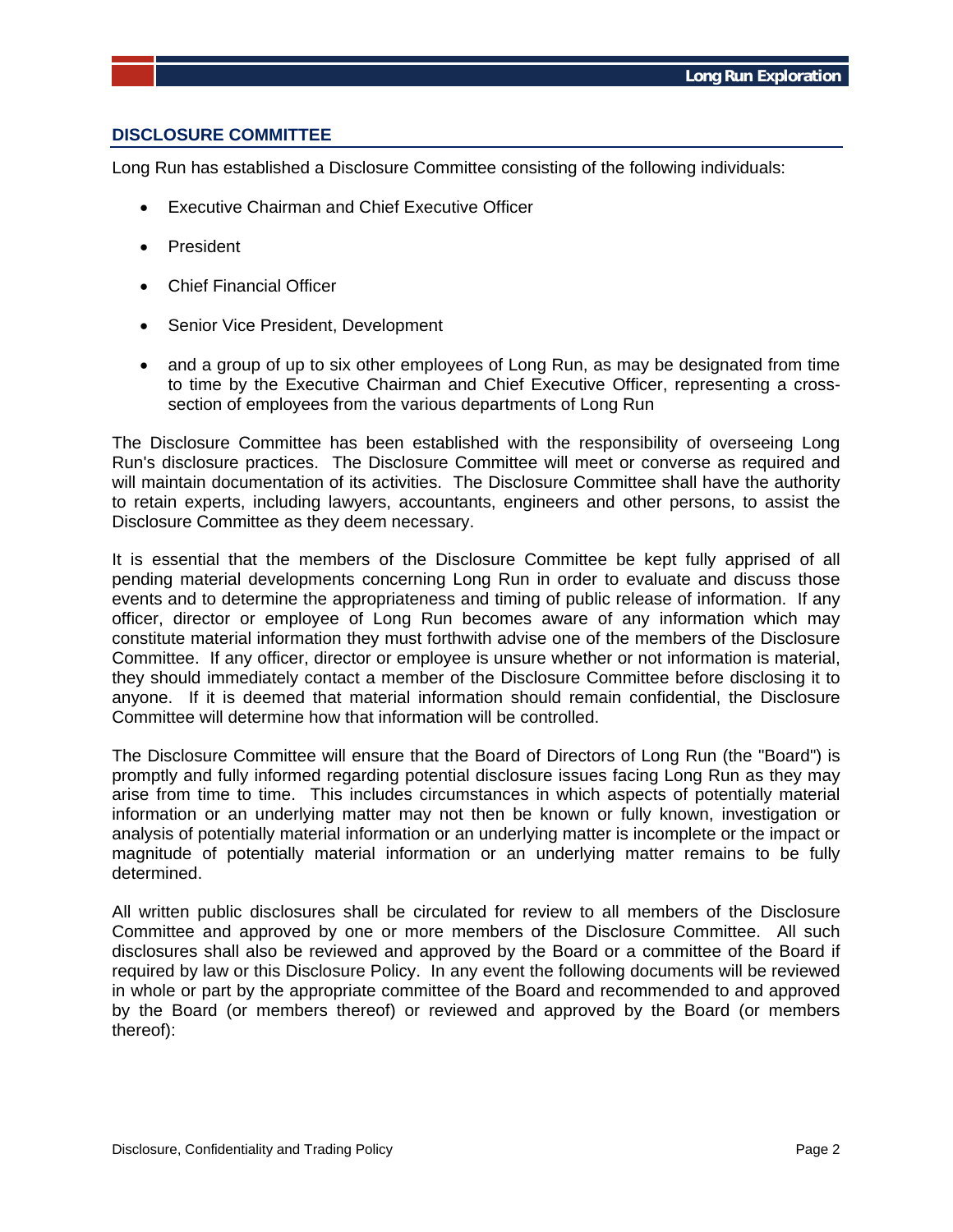- annual and interim financial statements and related management's discussion and analysis of operations and related press releases.
- information circulars for any meetings of shareholders and related press releases.
- annual information form for Long Run, including all reserve disclosure mandated under National Instrument 51-101.
- any press release containing material information relating to Long Run except for routine press releases or where immediate release is required to comply with law or the rules of any stock exchange where Long Run's securities are listed.
- any take-over bid circulars, issuer bid circular, director's circular or rights offering circular.

The Disclosure Committee will recommend changes to this Disclosure Policy as needed to comply with changing regulatory requirements.

#### **DETERMINING MATERIALITY**

Material information is any information relating to the business and affairs of Long Run that results in, or would reasonably be expected to result in, a significant change in the market price or value of Long Run's listed securities, or that would reasonably be expected to have a significant influence on a reasonable investor's investment decisions. Material information may include, but is not limited to, the following:

- changes in corporate structure.
- changes in capital structure.
- changes in financial results.
- change in distribution policy.
- changes in business and operations, including changes in production and reserves.
- significant acquisitions and dispositions.
- changes in credit arrangements.

It is the Disclosure Committee's responsibility to determine what information is material in the context of Long Run's affairs. The Disclosure Committee must take into account a number of factors in making judgments concerning the materiality of information. Factors include the nature of the information itself, the volatility of Long Run's securities and prevailing market conditions.

In complying with the requirement to disclose material information under applicable laws and stock exchange rules, Long Run will adhere to the following basic disclosure principles: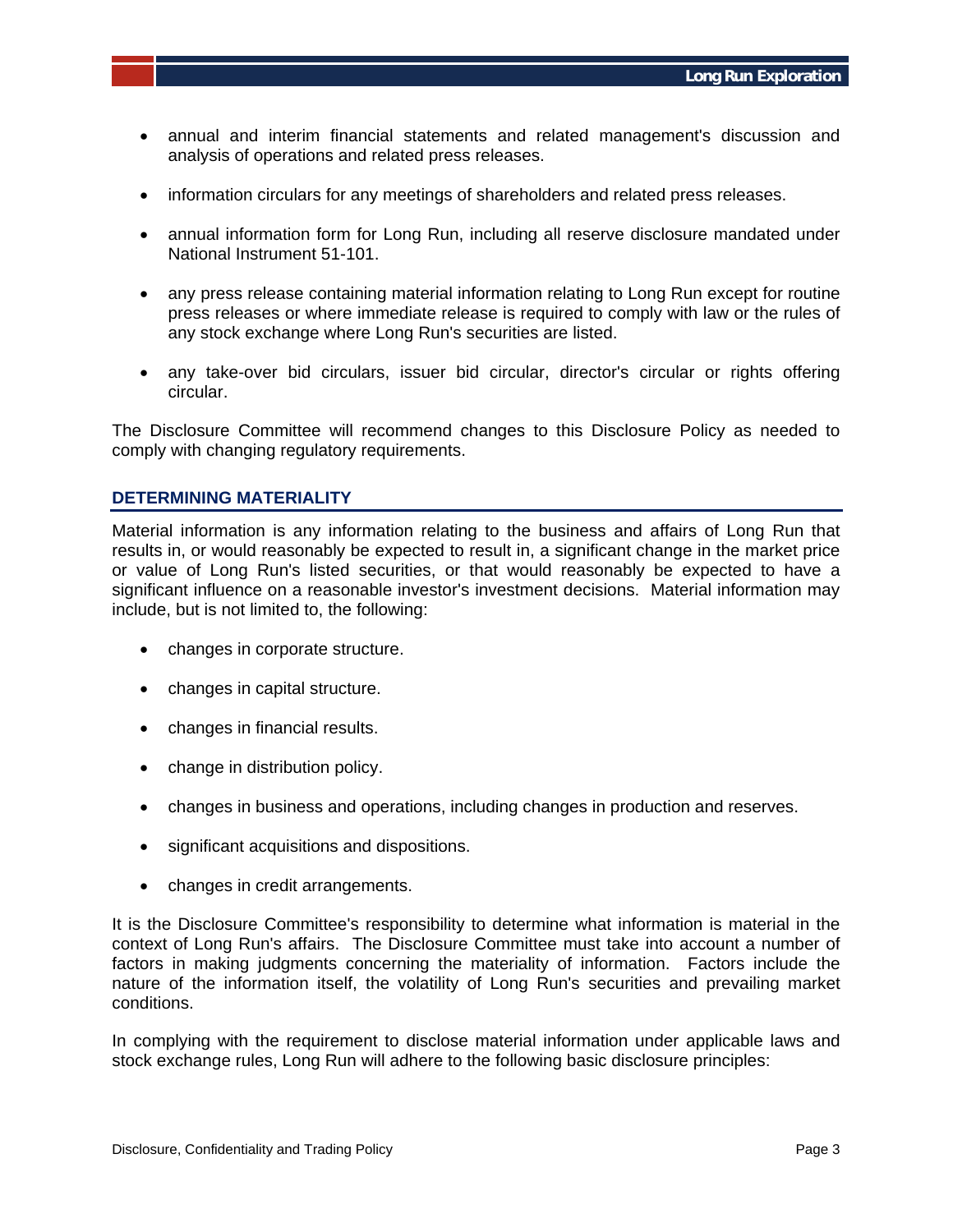- subject to certain exceptions, material information will be publicly disclosed immediately via news release.
- disclosure will include all relevant information, the omission of which would make the rest of the disclosure misleading, and will provide sufficient detail to permit investors to appreciate the substance and importance of the information.
- unfavourable information will be disclosed just as promptly and completely as favourable information.
- selective disclosure is not acceptable. If previously undisclosed material information has been inadvertently disclosed to any person who is not bound by an express confidentiality obligation, such information will be broadly disclosed immediately via news release. Disclosure made to analysts cannot be protected by a confidentiality agreement.
- if material information that is not in the public domain is to be announced at an analyst or unitholder meeting or a news conference, its announcement must be co-ordinated with a general public announcement by news release.
- derivative information (which is information extracted from a document filed on behalf of another person or company) which is included in a document or oral statement should include a reference identifying the document that was the source of the information.
- dissemination of information via Long Run's website alone does not constitute adequate disclosure of material information.
- disclosure must be corrected immediately if it is subsequently discovered that earlier disclosure contained a material error at the time it was given.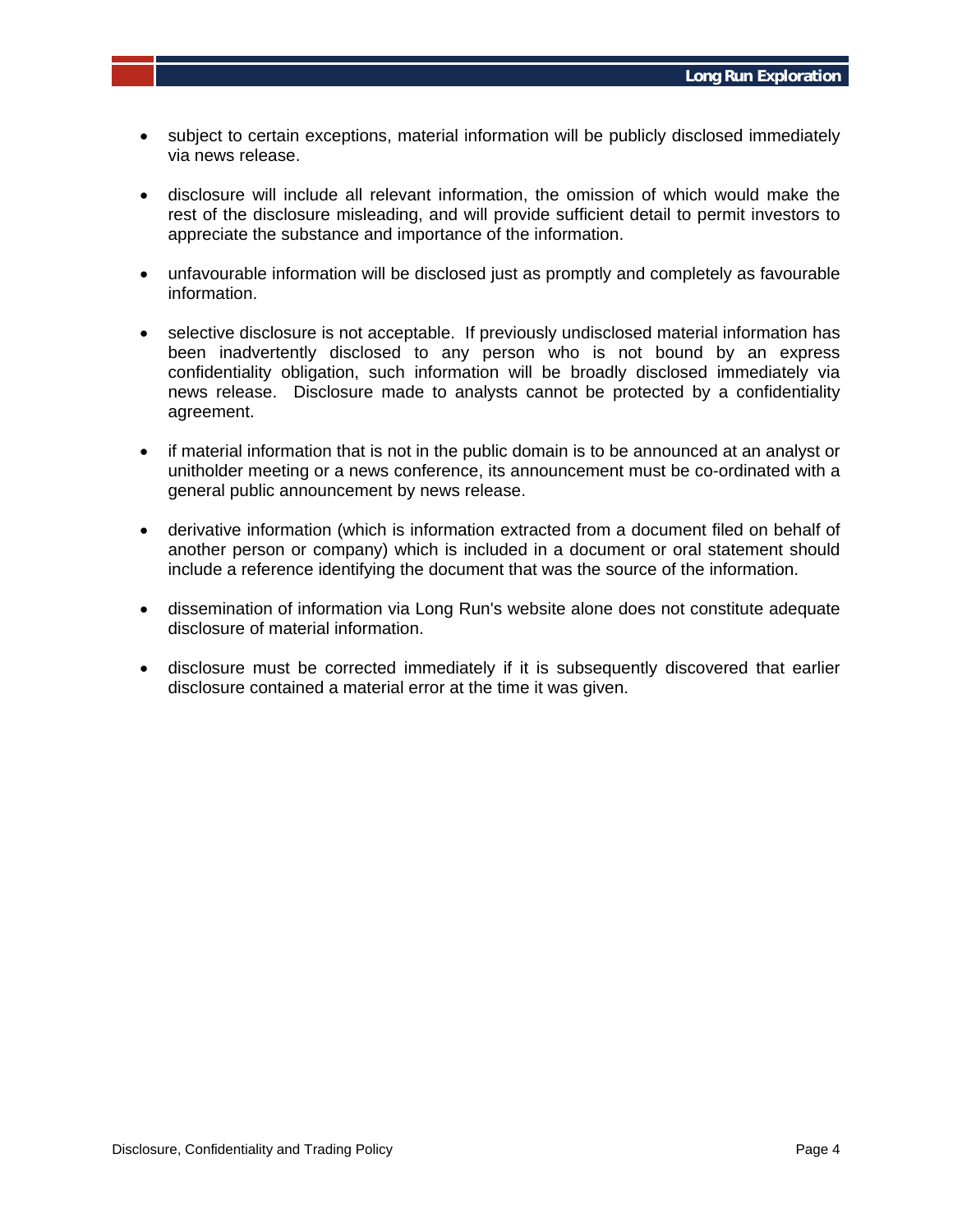# **DISCLOSURE CONTROLS AND PROCEDURES**

The Disclosure Committee shall establish specific procedures and timetables which shall be adhered to by Long Run and its employees for the preparation of all Disclosure Statements, and, wherever practicable, their review by such personnel, the auditors and external legal counsel, as the Disclosure Committee may determine and, ultimately their dissemination in compliance with this Policy. In addition to review of all Disclosure Statements, the Disclosure Committee may employ questionnaires to directors and officers, formal or informal due diligence sessions, certifications of officers and other employees and involvement of experts. The Disclosure Committee may elect to, at any time, adopt controls and procedures that are different than those which have been previously established, provided that such controls and procedures are, in the opinion of the Disclosure Committee, satisfactory to ensure that Disclosure Statements are disclosed in compliance with this Policy.

The Disclosure Controls and Procedures will involve the following:

- identification of all continuous disclosure requirements under securities laws, rules and policies applicable to Long Run.
- identification of the individuals responsible for preparing reportable information and individuals, whether internal or external, responsible for reviewing reports or portions of reports to verify disclosure made with respect to their areas of responsibility or expertise.
- establishment of timetables for the preparation and adequate review of reportable information.
- procedures for obtaining "sign-off" on disclosure of reportable information and receipt of written consents from all experts whose reports are included or referred to in any disclosure.
- procedures for the identification and timely reporting to the Disclosure Committee of information which may constitute material information or which may constitute a material change to previously disclosed material information, including the identification of individuals who are likely to learn first about events outside the control of Long Run that may give rise to material information.
- procedures for the identification and reporting to the Audit Committee of the board of directors of any fraud, whether or not material, that involves management or other employees who have a significant role in Long Run's internal controls.
- ensuring the procedures are followed with respect to the release of each disclosure made in writing and for the review of any disclosure made orally.
- ongoing evaluation of Long Run's disclosure controls and procedures.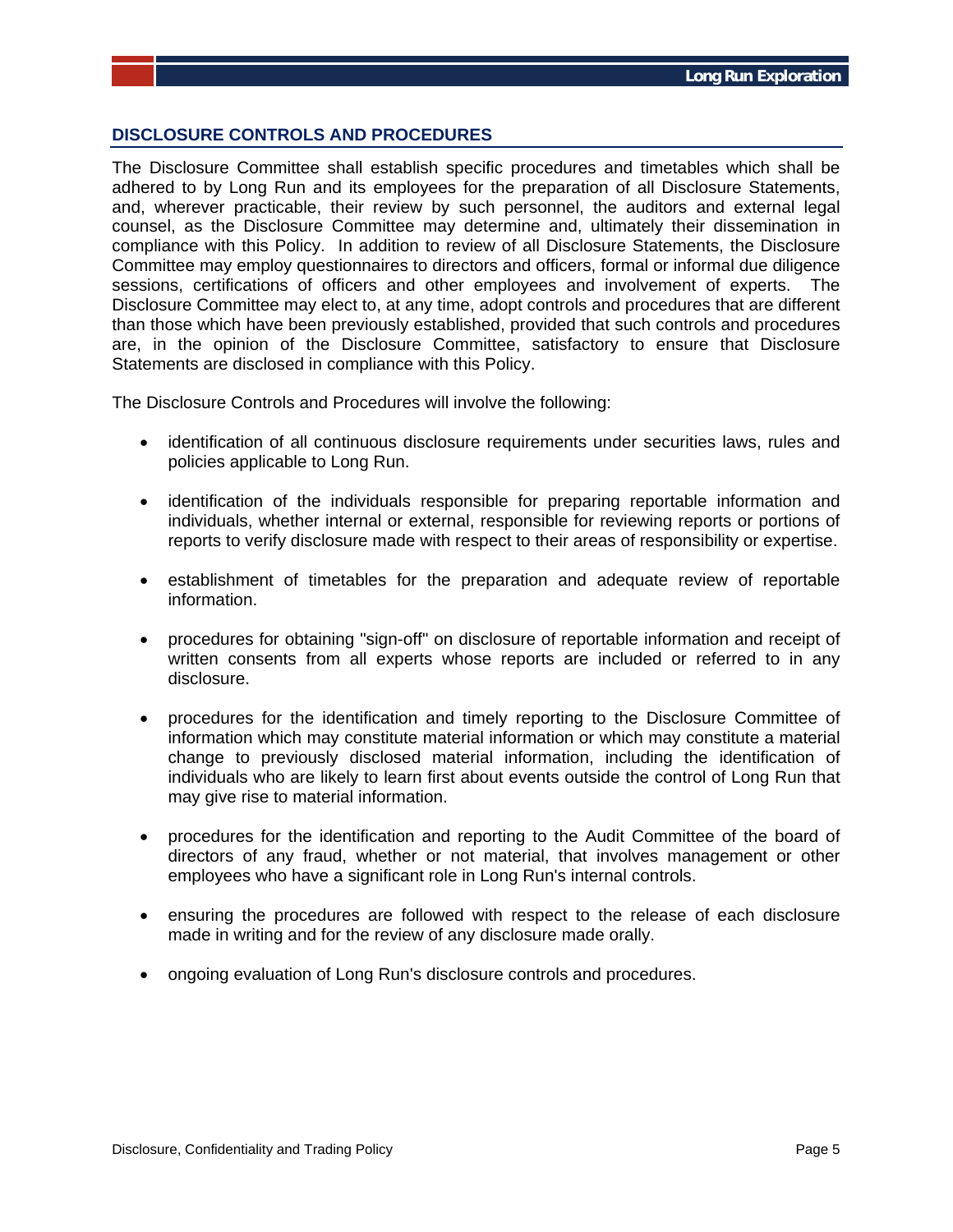# **TRADING RESTRICTIONS AND BLACKOUT PERIODS**

It is illegal for anyone with knowledge of material information affecting a public issuer that has not been publicly disclosed to purchase or sell securities of that issuer. It is also illegal for anyone to inform any other person of material non-public information, except in the necessary course of business and where approved by the Disclosure Committee. There are serious sanctions for these matters, including substantial fines and potential jail sentences of up to 10 years for insider trading and up to 5 years for "tipping". Therefore, directors, officers and employees with knowledge of confidential or material information about Long Run or counterparties in negotiations of potentially material transactions are prohibited from trading securities of Long Run or any counter-party until the information has been fully disclosed and a reasonable period has passed for the information to be widely disseminated.

In respect of quarterly and annual financial results, a black-out period will normally commence as follows: (i) in respect of persons with access to or involved in the preparation of quarterly or year-end financial statements, blackout shall commence 30 days after period end or upon knowledge of material information and end after one full trading day has elapsed following the issuance of a press release disclosing the financial results; and (ii) quarterly trading blackouts will commence for all other persons 10 business days prior to the release of information for a financial quarter and end after one full trading day has elapsed following the issuance of a press release disclosing the financial results.

In respect of preparation of the year-end reserve report, a black-out period will normally commence as follows: (i) in respect of persons with access to or involved in preparation of the year-end reserve report, 30 days following the end of the financial year-end; and (ii) all other persons 10 business days prior to the release of the year-end reserve report. The black-out period will end at the end of the first trading day following the issuance of a news release disclosing the applicable results.

Management will advise the appropriate persons as to the commencement of the black-out period.

The distinction between those persons with access to or involved in the preparation of financial results or the reserve report and other persons is premised on the fact that other persons would not be exposed to or have access to sensitive or undisclosed material information. Any persons that do access such information, whether inadvertently or otherwise, are subject to the black-out period once they have been exposed to such information and the failure of management to include such person on any email or other correspondence advising of a black-out period will not relieve the person of the obligation not to trade while aware of non-public material information.

Company-wide blackout periods or blackout periods for a select group of directors, officers and employees, as applicable, may also be prescribed from time to time by the Disclosure Committee as a result of special circumstances relating to Long Run when directors, officers and employees (or a select group thereof) would be precluded from trading in its securities. All parties with knowledge of such special circumstances should be covered by the blackout. These parties may include external advisors such as legal counsel, investment bankers, and other professional advisors, and counter-parties in negotiations of material potential transactions. The fact that a trading blackout has been imposed should not be discussed with other parties. For confidentiality purposes the Disclosure Committee may determine that the reasons for the blackout are not to be given.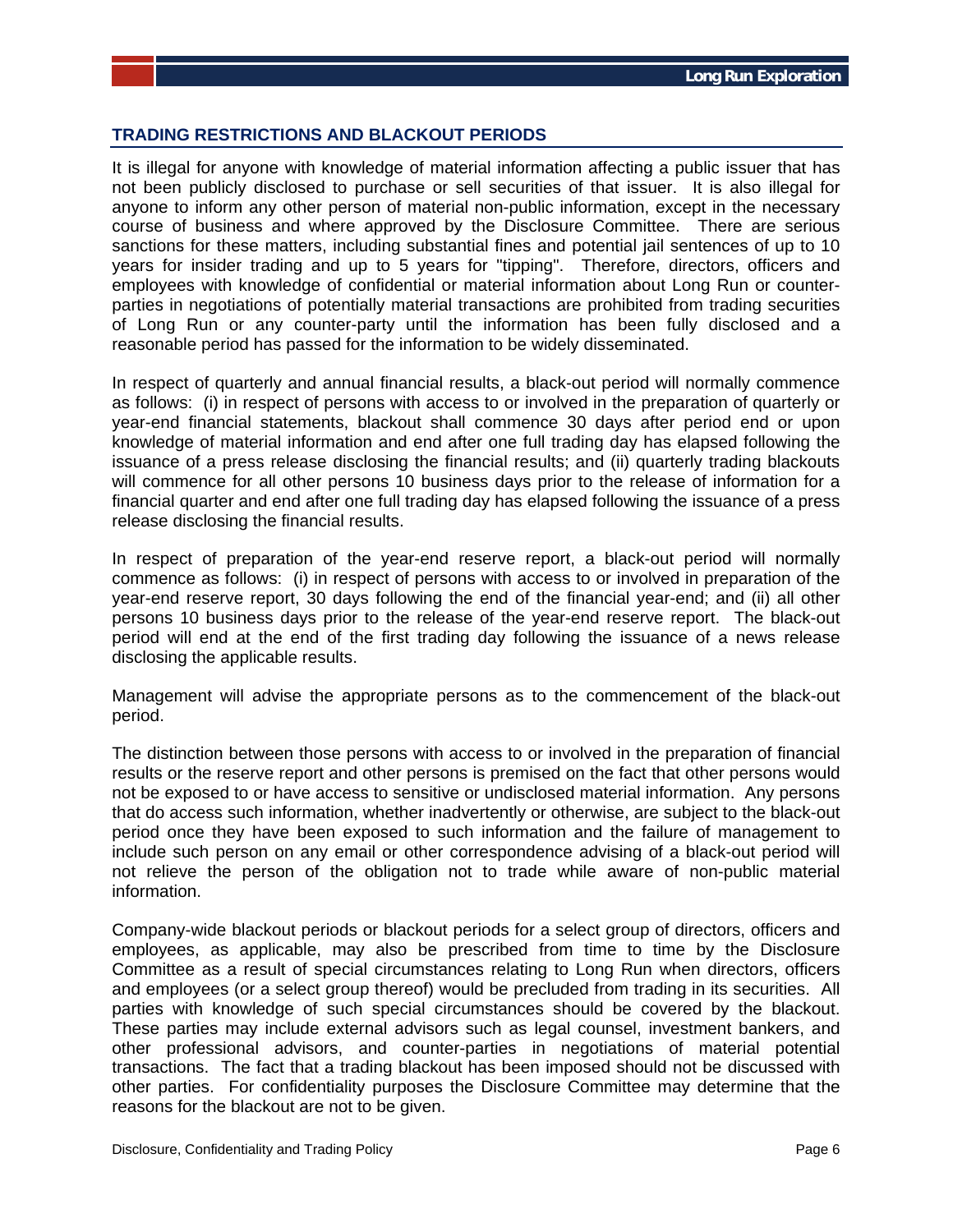Directors, officers, employees and consultants are not entitled to, and may not make, any election to participate in, or to vary, suspend or terminate any participation in the employee savings plan of the Corporation or other plan pursuant to which securities of the Corporation may be issued or purchased in the market, or otherwise, during any period of time imposed by the board of directors of the Corporation pursuant to the policies of the Corporation upon which those persons may not trade in any securities of the Corporation, including any Black-Out Period applicable to such persons, or when they are in possession of any material undisclosed information relating to the Corporation.

In extraordinary circumstances, the Disclosure Committee may grant a waiver of a blackout period to a director, officer or employee.

In addition, in connection with a take-over bid, issuer bid or business combination or a prospectus offering, private placement, amalgamation, arrangement, capital reorganization or similar transaction, subject to certain limited exemptions (such as exercise of previously granted options, warrants or similar rights), neither Long Run nor any director or officer or other insider of Long Run shall bid for or purchase a "restricted security" for their own account or for an account over which they exercise control or direction or attempt to induce or cause any person or company to purchase a restricted security. A restricted security for this purpose is the securities offered pursuant to the prospectus or private placement offer or offered by Long Run pursuant to any securities exchange take-over bid, any security of Long Run subject to an issuer bid or a security of Long Run issuable pursuant to a Business Combination. These restrictions shall apply: (i) in the case of a private placement or public offering commencing on the date that is two trading days prior to the date that the offering price of the offered securities is determined and ending on the date that the selling process in respect of the offering ends and all stabilizations relating to the offered security are terminated; (ii) in the case of a take-over bid or issuer bid, commencing on the date of dissemination of the take-over bid or issuer bid circular and ending on the termination of the period during which the securities may be deposited under the bid; and (iii) in the case of another type of Business Combination, commencing on the date that the information circular for such transaction is disseminated and ending on the date of approval of the transaction by securityholders.

A member of the Disclosure Committee should be consulted if there is any question as to when these restrictions shall have ceased to apply in any particular circumstance. Legal counsel shall be consulted prior to any discussions, written or otherwise, with any stakeholder.

For greater certainty, the foregoing blackout periods shall apply to the exercise of options granted pursuant to the Corporation's share option plan and the exercise of awards granted pursuant to the Corporation's restricted and performance award incentive plan.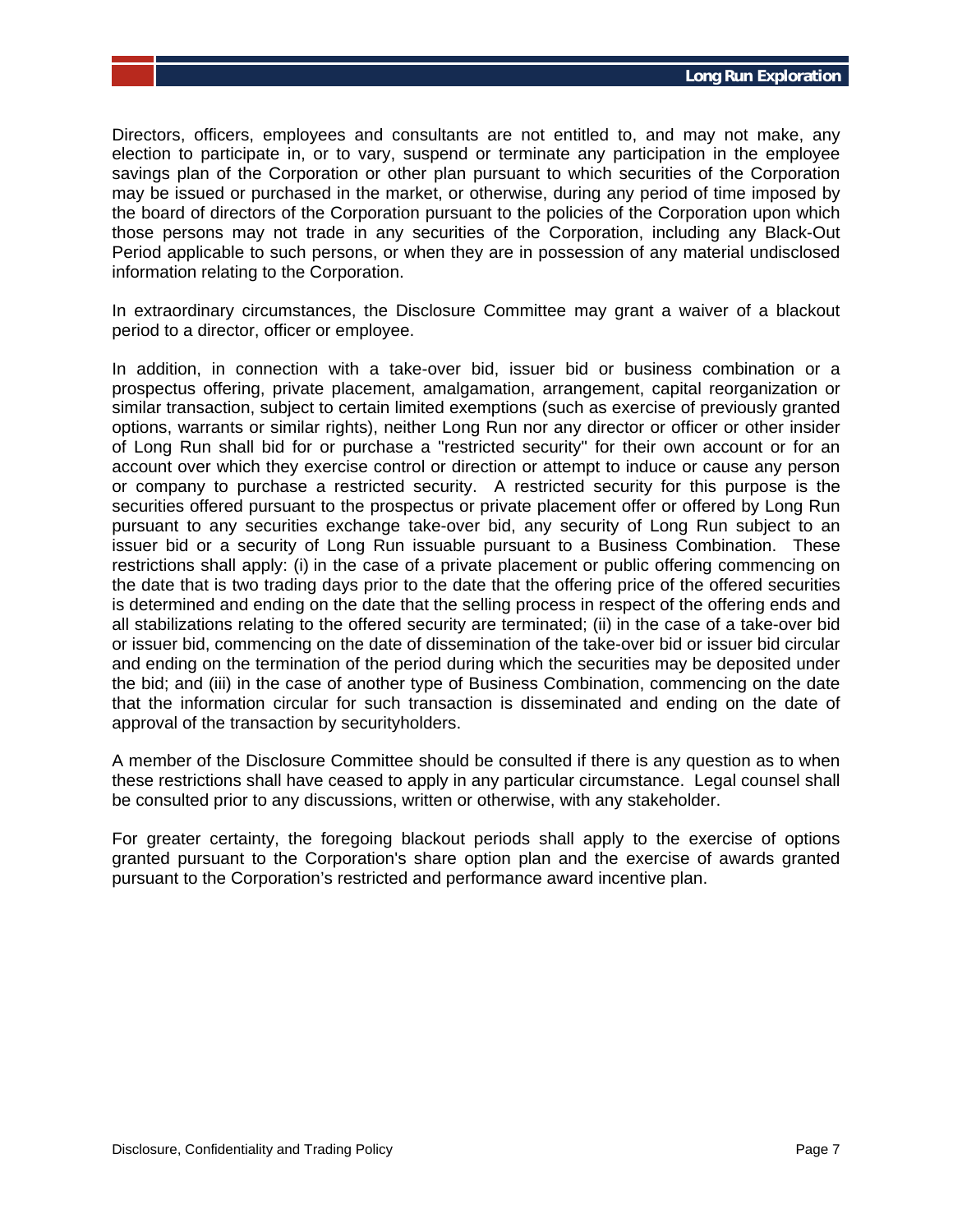# **SHORT SALES, PUTS, CALLS AND OPTIONS**

Directors, officers and all employees of Long Run, shall not knowingly sell, directly or indirectly, a security of Long Run if such person selling such security does not own or has not fully paid for the security to be sold. Directors, officers and employees of Long Run shall not, directly or indirectly, buy or sell a call or put in respect of a security of Long Run provided the foregoing shall not restrict a derivative or similar transaction involving an interest in or an economic interest in a security held by a director, officer or employee or a similar transaction or similar transaction approved by the Corporate Governance Committee. Notwithstanding these prohibitions, directors, officers and employees of Long Run may sell a security which such person does not own if such person owns another security convertible into the security sold or an option or right to acquire the security sold and, within 10 days after the sale, such person: (i) exercises the conversion privilege, option or right and delivers the security so associated to the purchaser; or (ii) transfers the convertible security, option or right, if transferable to the purchaser.

# **MAINTAINING CONFIDENTIALITY**

Any employee privy to confidential information is prohibited from communicating such information to anyone else, unless it is necessary to do so in the course of business. Efforts will be made to limit access to confidential information to only those who need to know the information and those persons will be advised that the information is to be kept confidential.

Outside parties privy to undisclosed material information concerning Long Run must be told that they must not divulge such information to anyone else, other than in the necessary course of business, and that they may not trade in Long Run's securities until the information is publicly disclosed.

To prevent the misuse or inadvertent disclosure of material information, the following procedures should be observed at all times:

- documents and files containing confidential information should be kept in a safe place, with access restricted to individuals who "need to know" that information in the necessary course of business. Code names should be used if necessary.
- confidential matters should not be discussed in places where the discussion may be overheard, such as elevators, hallways, restaurants, airplanes or taxis.
- confidential matters should not be discussed on cell phones or other wireless devices.
- confidential documents should not be read or displayed in public places and should not be discarded where others can retrieve them.
- employees must ensure they maintain the confidentiality of information in their possession outside of the office as well as inside the office.
- transmission of documents by electronic means, such as by fax, e-mail or directly from one computer to another, should be made only where it is reasonable to believe that the transmission can be made and received under secure conditions.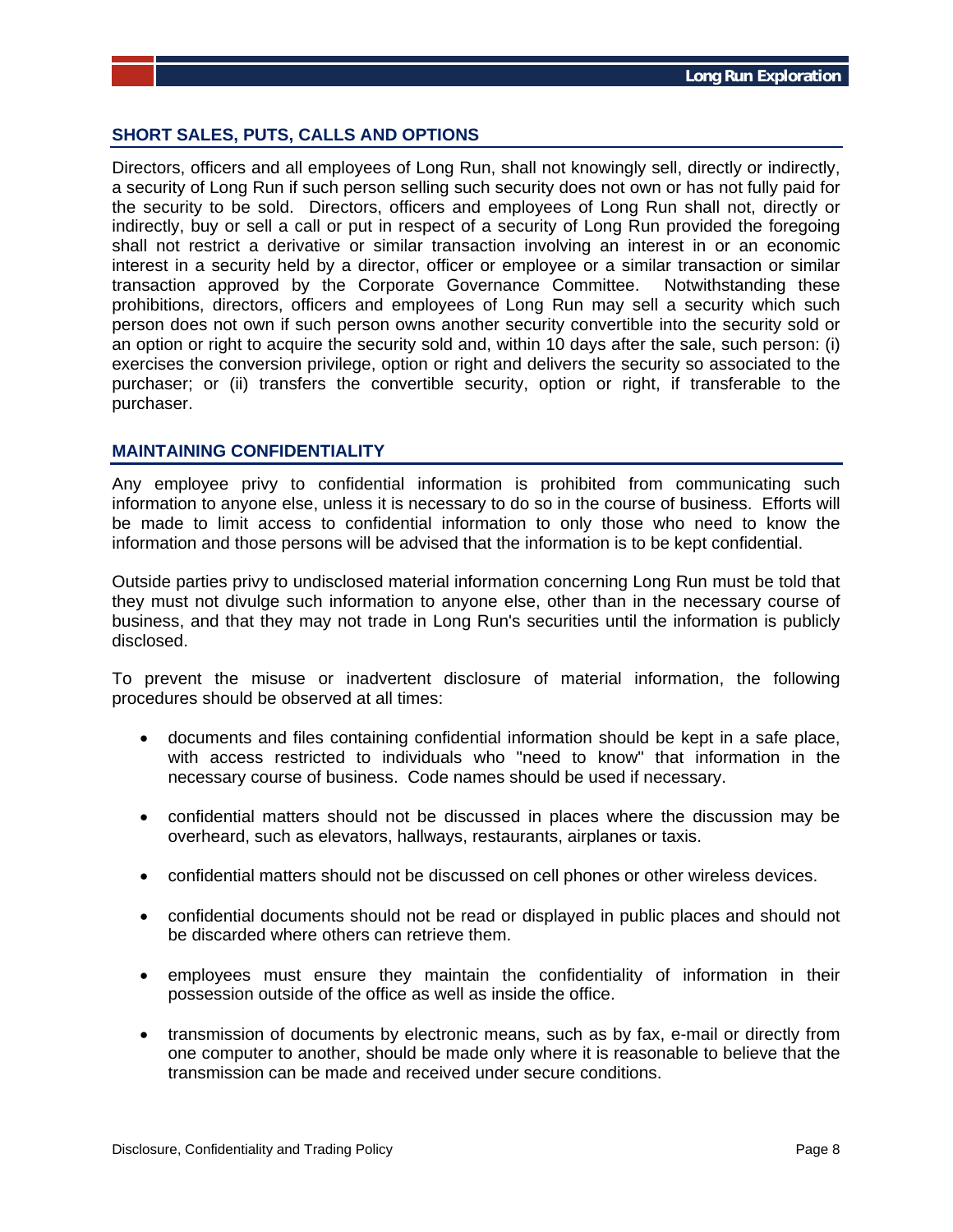- unnecessary copying of confidential documents should be avoided and documents containing confidential information should be promptly removed from conference rooms and work areas after meetings have concluded. Extra copies of confidential documents should be shredded or otherwise destroyed.
- access to confidential electronic data should be restricted through the use of passwords.

### **CONFIDENTIAL MATERIAL INFORMATION**

In certain circumstances, the Disclosure Committee may determine that disclosure of certain material information would be unduly detrimental to Long Run (for example, if releasing the information would prejudice negotiations in a corporate transaction), in which case, the information will be kept confidential until the Disclosure Committee determines it is appropriate to publicly disclose. In such circumstances, the Disclosure Committee will cause a confidential material change report to be filed with the applicable securities regulators and will periodically (at least every 10 days) review its decision to keep the information confidential. In addition, the Disclosure Committee will inform the Chairman of the Board of its decision.

Where disclosure of a material change is delayed, Long Run must maintain complete confidentiality. During the period before a material change is disclosed, market activity in Long Run's securities should be carefully monitored. Any unusual market activity may mean that news of the matter has been leaked and that certain persons are taking advantage of it. If the confidential material change, or rumors about it, have leaked or appear to be impacting the price of the securities, Long Run should immediately take steps to ensure that a full public announcement is made. This would include contacting the relevant stock exchange and asking that trading be halted pending the issuance of a news release.

Where a material change is being kept confidential, persons with knowledge of the material change may not use such information in purchasing or selling its securities. Such information should not be disclosed to any person or company, except in the necessary course of business. If Long Run discloses material information under the "necessary course of business" exception, it should make sure that those receiving the information understand that they are now in a "special relationship" with Long Run and cannot pass the information on to anyone else (other than in the "necessary course of business"), or trade on the information, until it has been generally disclosed. In such circumstances, the feasibility of having such parties enter into a confidentiality agreement with Long Run should be considered.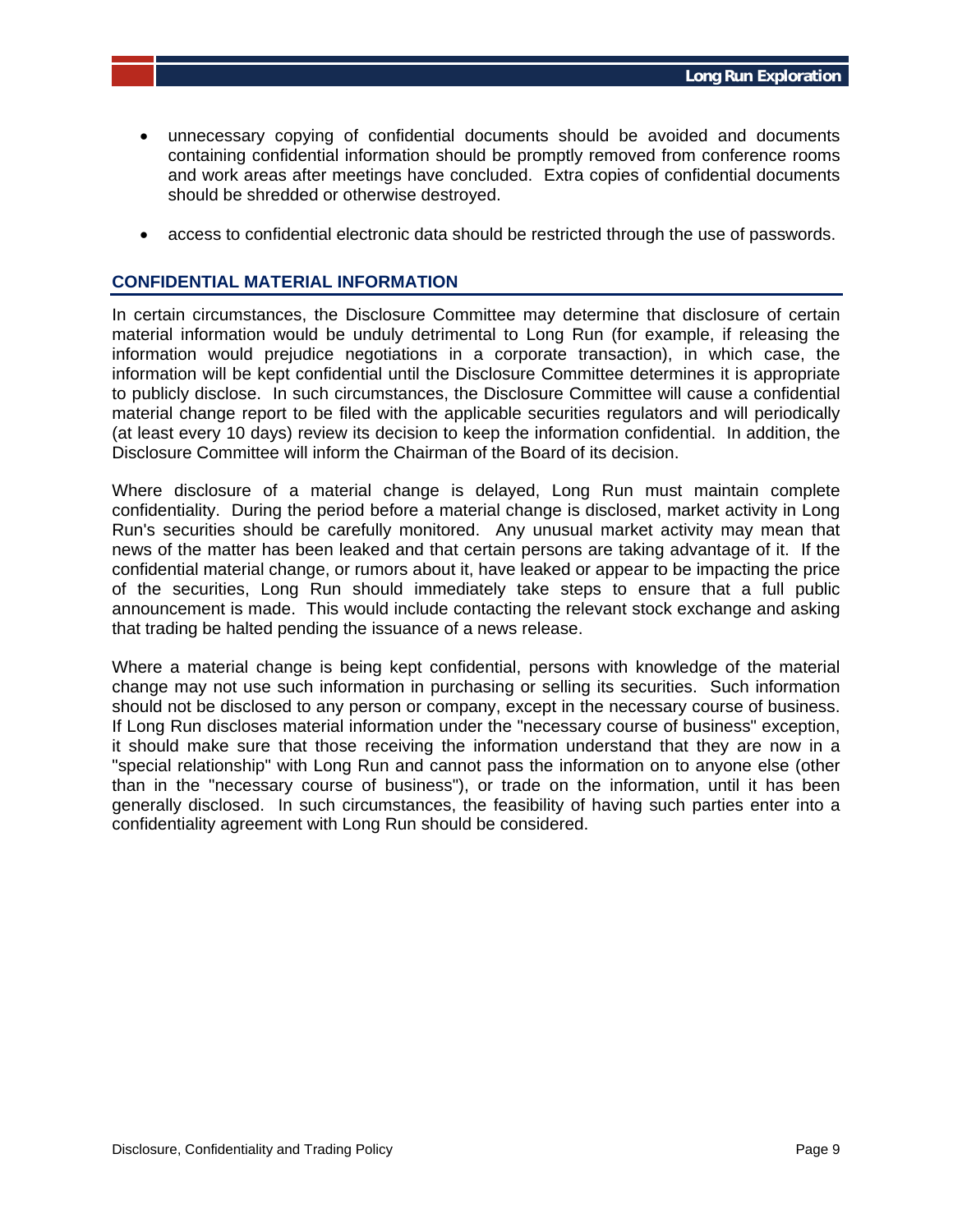# **DESIGNATED SPOKESPERSONS**

Long Run has designated the following spokespersons responsible for communication with the investment community, regulators and the media:

- Executive Chairman and Chief Executive Officer
- President
- Chief Financial Officer
- Senior Vice President, Development
- Investor Relations Analyst

The individuals listed above may, from time to time, designate others within Long Run to speak on behalf of Long Run, as back-ups or to respond to specific inquiries.

Employees and directors who are not authorized spokespersons must not respond under any circumstances to inquiries from the investment community, the media or others, unless specifically asked to do so by an authorized spokesperson. All such inquiries should be referred to one of the designated spokespersons.

#### **NEWS RELEASES**

Once the Disclosure Committee determines that a development is material, it will authorize the issuance of a news release, unless the Disclosure Committee determines that such development should remain confidential for a period of time, in which case appropriate confidential filings will be made and controls of that inside information will be instituted. Should material undisclosed information be inadvertently disclosed on a selective basis, Long Run will issue a news release as soon as practicable in order to fully disclose that information. Pending the public release of any such material information, the parties who have knowledge of the information should be advised that the information is material and has not been generally disclosed.

If the stock exchange upon which Long Run's securities are listed is open for trading at the time of a proposed announcement, Long Run will endeavour to provide prior notice of a news release announcing material information to the market surveillance division of the exchange to enable market surveillance to determine if a trading halt is in order. If a news release announcing material information is issued outside of trading hours, Long Run will endeavour to provide notice to market surveillance before the news release is issued.

News releases containing guidance and financial results will be reviewed by the Audit Committee prior to issuance. Annual and interim financial results will be publicly released as soon as practicable following board approval of the applicable press release and related financial statements.

News releases will be disseminated through an approved news wire service that provides simultaneous national distribution. News releases will also be posted on Long Run's website after release over the news wire.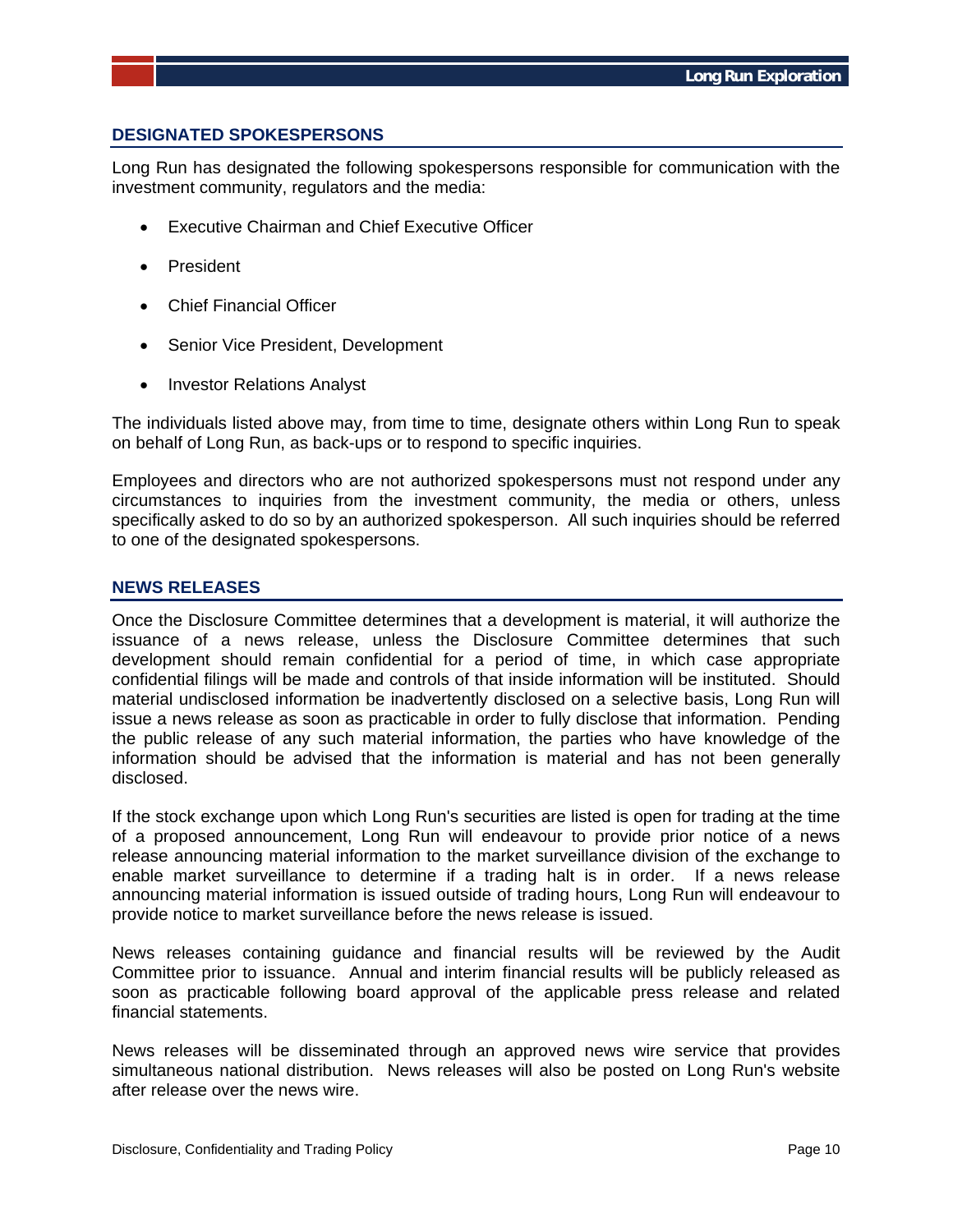### **CONFERENCE CALLS**

Conference calls may be held to enable management to discuss quarterly earnings and major corporate developments. Conference calls shall be simultaneously accessible to all interested parties, whether they actively participate by telephone, or merely listen in by telephone or through an Internet webcast. Each such call will be preceded by a news release setting out relevant material information. At the beginning of the call, a spokesperson of Long Run will provide appropriate cautionary language respecting any forward-looking information, and will direct participants to publicly available documents containing the assumptions, sensitivities and a full discussion of the risks and uncertainties. In advance of a conference call or industry conference call, to the extent practicable, Long Run will endeavour to script comments and responses to anticipated questions to identify material information that should be publicly disclosed and will limit comments and responses to non-material information and material information that has previously been publicly disclosed.

Long Run will provide advance notice of any conference call and webcast by issuing a news release announcing the date and time and providing information on how interested parties may access the call and webcast. In addition, Long Run may invite analysts, institutional investors, the media and other interested parties to participate. A tape recording of the conference call and/or an archived audio webcast will be made available for a minimum of 72 hours following the call.

The Disclosure Committee may hold a debriefing meeting immediately after the conference call and if such debriefing uncovers selective disclosure of previously undisclosed material information, Long Run will immediately disclose such information broadly via news release.

#### **RUMOURS**

Long Run does not comment, affirmatively or negatively, on rumours. Long Run's spokespersons will respond consistently to any rumours with the following comment: "It is our policy not to comment on market rumours or speculation."

Should the stock exchange on which Long Run's securities are listed request that Long Run make a definitive statement in response to a market rumour that is causing significant volatility in the securities of Long Run, the Disclosure Committee will consider the matter and decide whether to make a policy exception. If the rumour is true, in whole or in part, Long Run will immediately issue a news release disclosing the relevant information.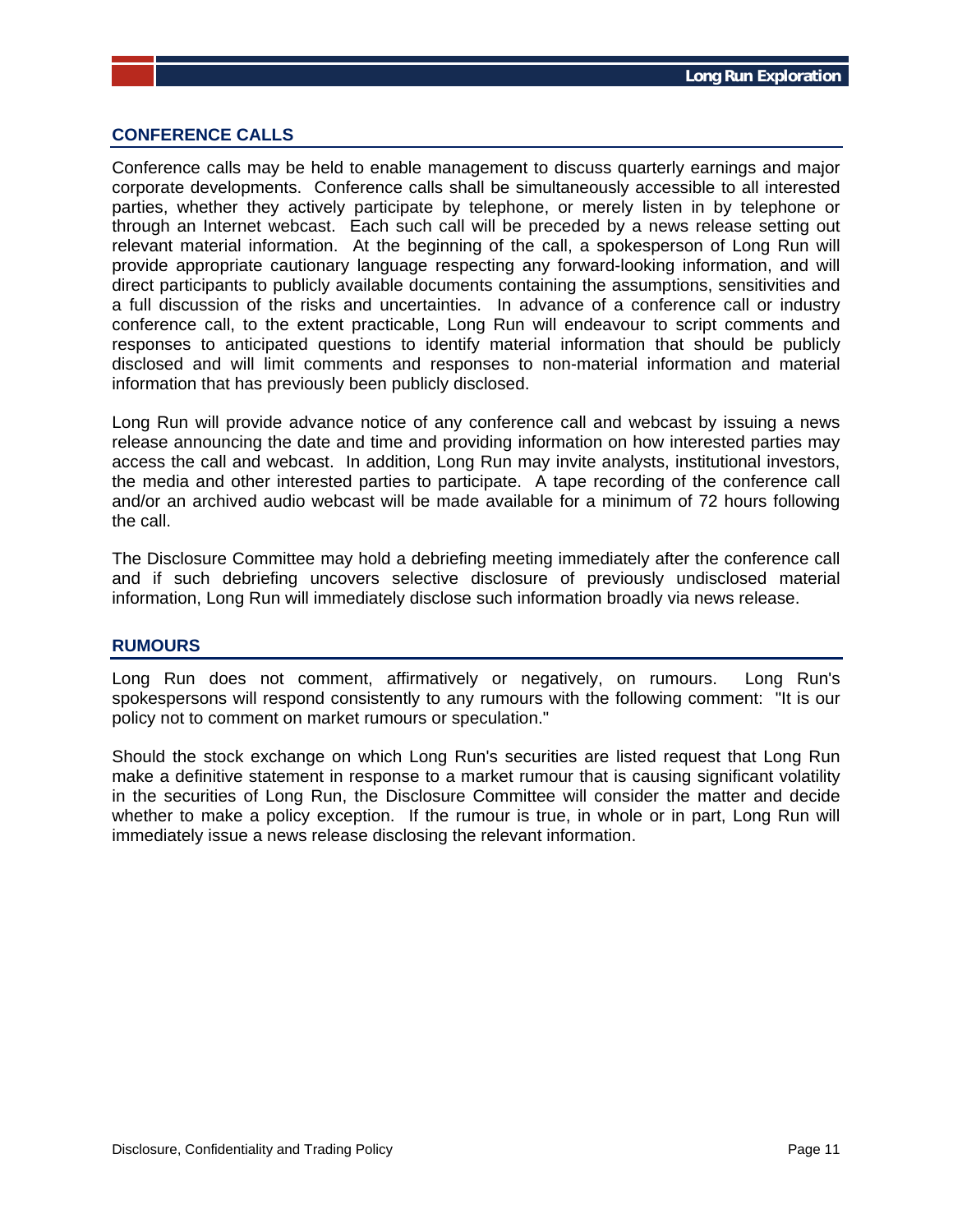# **CONTACTS WITH ANALYSTS, INVESTORS AND THE MEDIA**

Meetings with analysts and significant investors are an important element of Long Run's investor relations program. Long Run will meet with analysts and investors on an individual or small group basis as needed and will initiate contacts or respond to analyst and investor calls in accordance with this Disclosure Policy.

Disclosure in individual or group meetings does not constitute adequate disclosure of information that is considered to be material non-public information. If Long Run intends to announce material information at an analyst or shareholder meeting or a press conference or conference call, the announcement must be preceded by a news release. Material prepared for any such meetings should be circulated for review to all members of the Disclosure Committee prior to the meeting with a view to eliminating inadvertent selective disclosure and verifying the accuracy of any such materials.

Long Run will provide only non-material information through individual and group meetings, in addition to regular publicly disclosed information. Long Run cannot alter the materiality of information by breaking down the information into smaller, non-material components.

Spokespersons should keep notes of telephone conversations with analysts and investors. Where practicable, more than one representative of Long Run should be present at all individual and group meetings. A debriefing should be held after such meetings and if such debriefing uncovers selective disclosure of previously undisclosed material information, Long Run will immediately disclose such information broadly via a news release.

### **REVIEWING ANALYST DRAFT REPORTS AND MODELS**

It is Long Run's policy to review, upon request, analysts' draft research reports or models. Long Run will review the report or model for the purpose of pointing out errors in factual content only based on publicly disclosed information. It is Long Run's policy, when an analyst inquires with respect to his or her estimates, to question an analyst's assumptions if the estimate is a significant outlier among the range of estimates or Long Run's published earnings guidance. Long Run will limit its comments in responding to such inquiries to non-material information. Long Run will not confirm, or attempt to influence, an analyst's opinions or conclusions and, except as provided above, will not express comfort with the analyst's model and earnings estimates.

So as not to endorse an analyst's report or model, Long Run will provide its comments orally or will attach a disclaimer to written comments to indicate the report was reviewed only for factual accuracy.

# **DISTRIBUTING ANALYST REPORTS**

Analyst reports are proprietary products of the analyst's firm. Re-circulating an analyst's report may be viewed as an endorsement by Long Run of the report. For these reasons, Long Run will not provide analyst reports through any means to persons outside of Long Run, including posting such information on its website. Long Run may post on its website a complete list, regardless of the recommendation, of all the investment firms and analysts who provide research coverage on Long Run. If provided, such list will not include links to the analysts' or any other third party websites or publications.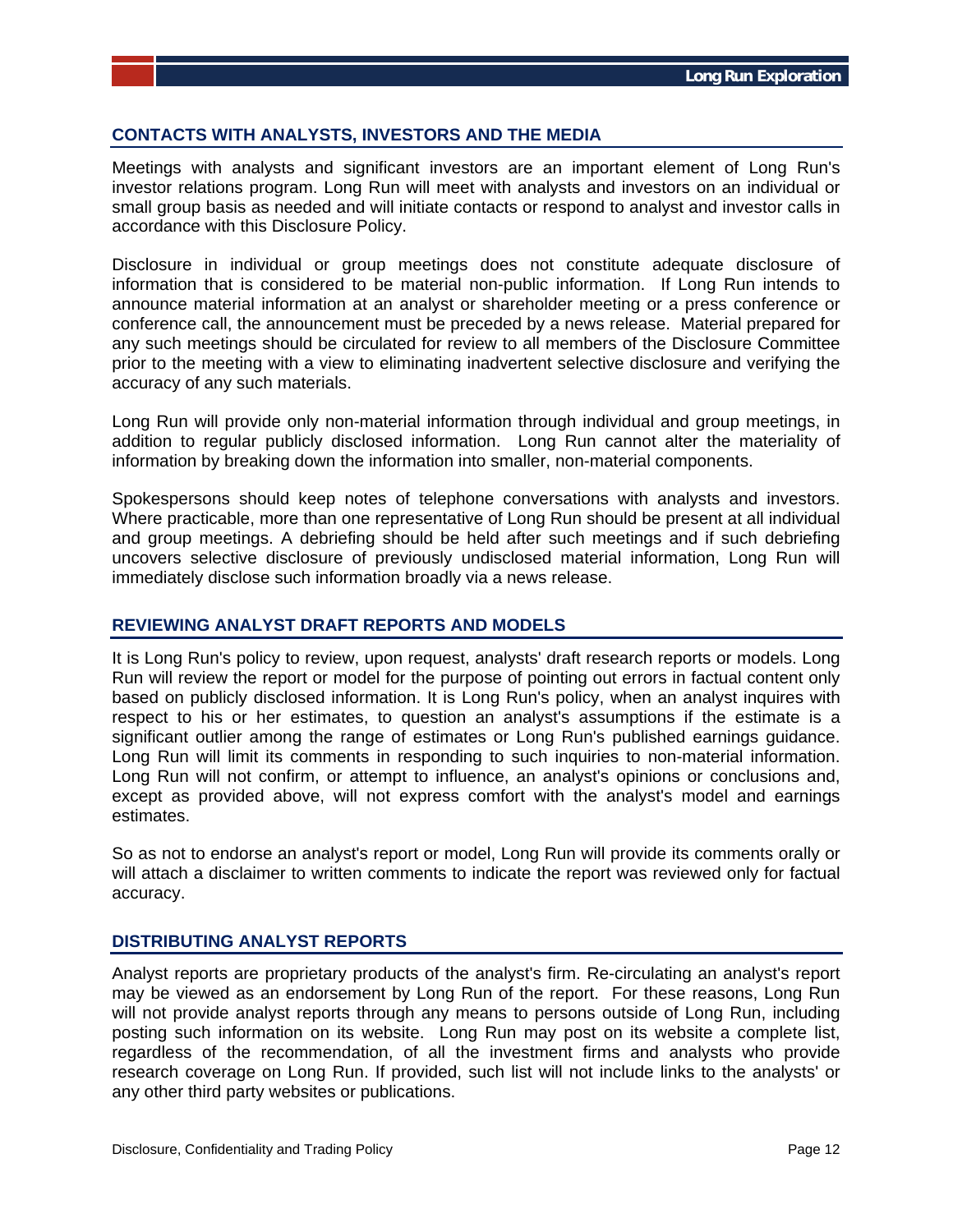Long Run may distribute analyst reports internally to directors and senior officers, and to Long Run's financial and professional advisors.

### **FORWARD-LOOKING INFORMATION**

Should Long Run elect to disclose forward-looking information ("FLI") in continuous disclosure documents, speeches, conference calls, etc., the following guidelines will be observed:

- the information, if deemed material, will be broadly disseminated in accordance with this Disclosure Policy.
- the information will be published only if there is a reasonable basis for drawing the conclusions or making the forecast and projections and will be clearly identified as forward-looking.
- Long Run will identify material factors or assumptions used in the preparation of the FLI.
- the information will be accompanied by meaningful cautionary statements and statements proximate to such information that identifies, in specific terms, the risks and uncertainties that may cause the actual results to differ materially from those projected in the statement, which may include a sensitivity analysis to indicate the extent to which different business conditions from the underlying assumptions may affect the actual outcome.
- public oral statements also require a cautionary statement that actual results could differ materially and a reference to material factors and assumptions that could cause actual results to differ materially and that such factors or assumptions are contained in a readily available document.
- the information will be accompanied by a statement that disclaims Long Run's intention or obligation to update or revise the FLI, whether as a result of new information, future events or otherwise. Notwithstanding this disclaimer, should subsequent events prove past statements about current trends to be materially off target, Long Run may issue a news release explaining the reasons for the difference; in such cases, Long Run will update its guidance on the anticipated impact on production and distributions (or other key metrics).

If Long Run has issued a "financial outlook" or "future oriented financial information" covered by Part 4A or Part 4B of National Instrument 51-102, or a successor instrument thereto, Long Run will update that financial outlook or future oriented financial information periodically, as required by such instrument.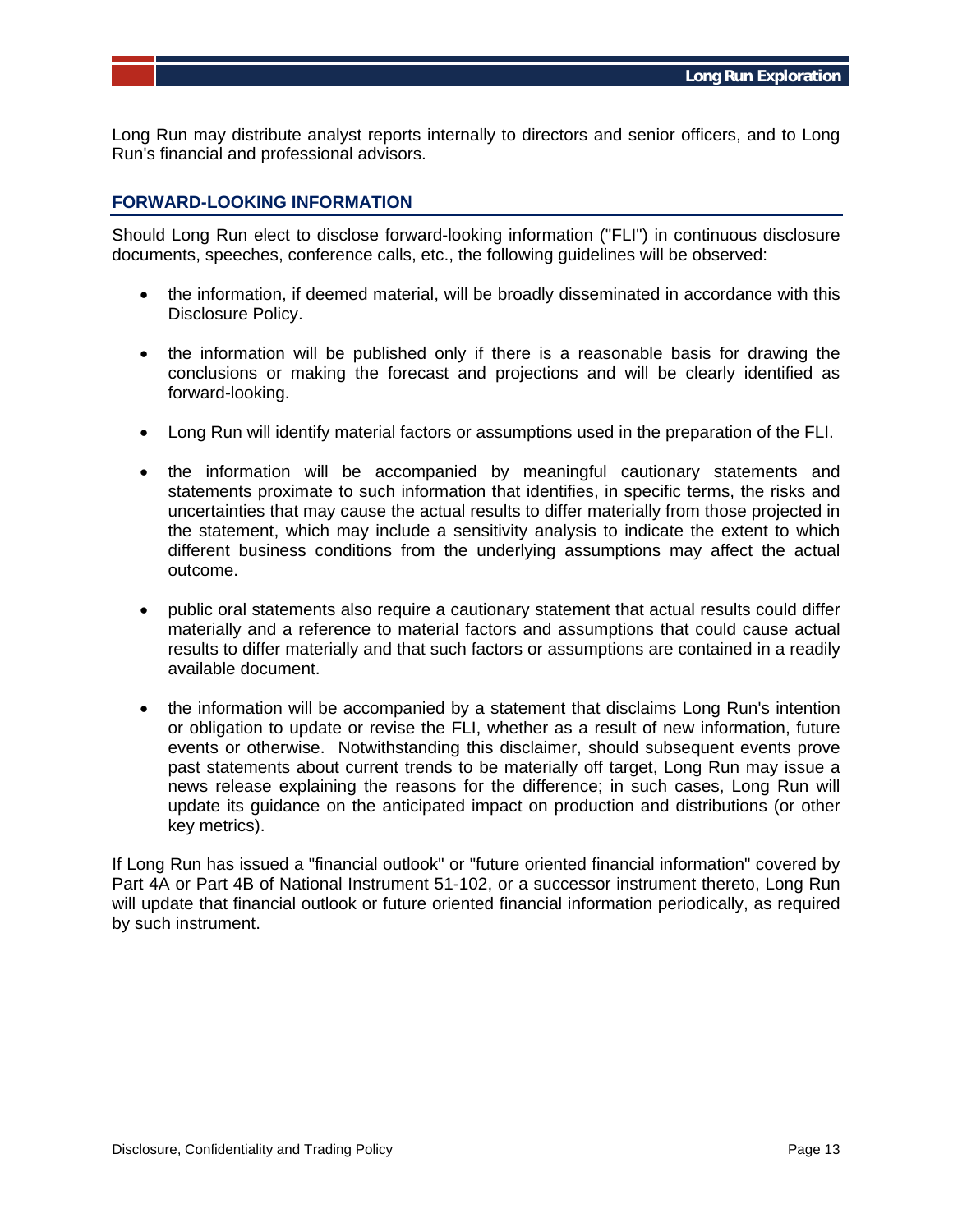### **CORRECTING DISCLOSURE**

Any director, officer or employee of Long Run who believes that any public disclosure of Long Run, including any documents released by Long Run or any public oral statements, contains a misrepresentation in any material respect (by omission or otherwise) shall promptly notify a member of the Disclosure Committee of such misrepresentation, and such member shall inform the Board and take appropriate steps to correct such misrepresentation promptly, and in any event within two business days. In addition, any director, officer or employee who has concerns about whether or not information is undisclosed material information, should contact a member of the Disclosure Committee in respect of such matter.

#### **QUIET PERIODS**

In order to avoid the potential for selective disclosure, or the perception or appearance of selective disclosure, Long Run will observe quiet periods prior to quarterly earnings announcements or when material changes are pending. During a quiet period communications with analysts and investors should be limited to responding to inquiries concerning publicly available or non-material information. The quiet period normally commences on the date that is 30 days following the end of the financial period and end after one full trading day has elapsed following the issuance of a news release disclosing quarterly financial results.

Additional quiet periods may be established from time to time by Long Run as a result of special circumstances relating to Long Run. The existence of a special purpose quiet period will be communicated by a means approved by the Disclosure Committee (which may include e-mail).

If Long Run is invited to participate, during a quiet period, in investment meetings or conferences organized by others, the Disclosure Committee will determine, on a case-by-case basis, if it is advisable to accept these invitations. If accepted, caution will be exercised to avoid selective disclosure of any material undisclosed information.

# **RESPONSIBILITY FOR ELECTRONIC COMMUNICATION**

This Disclosure Policy applies to electronic communications. Accordingly, directors, officers and personnel responsible for written and oral public disclosures are also responsible for electronic communications.

Long Run will continuously update the investor relations section of Long Run's website and will monitor all information placed on the website for accuracy, completeness, currency and compliance with relevant securities laws.

The Disclosure Committee must approve all links from Long Run's website to a third party website. Any such links will include a notice that advises the reader that he or she is leaving Long Run's website and that Long Run is not responsible for the contents of the other site.

Investor relations material will be contained within a separate section of Long Run's website and will include a notice that advises the reader that the information posted was considered accurate at the time of posting, but may be superseded by subsequent disclosures or become inaccurate over time. All data posted to the website, including text and audiovisual material, will identify the date such material was issued. Any material changes in information will be updated as soon as possible.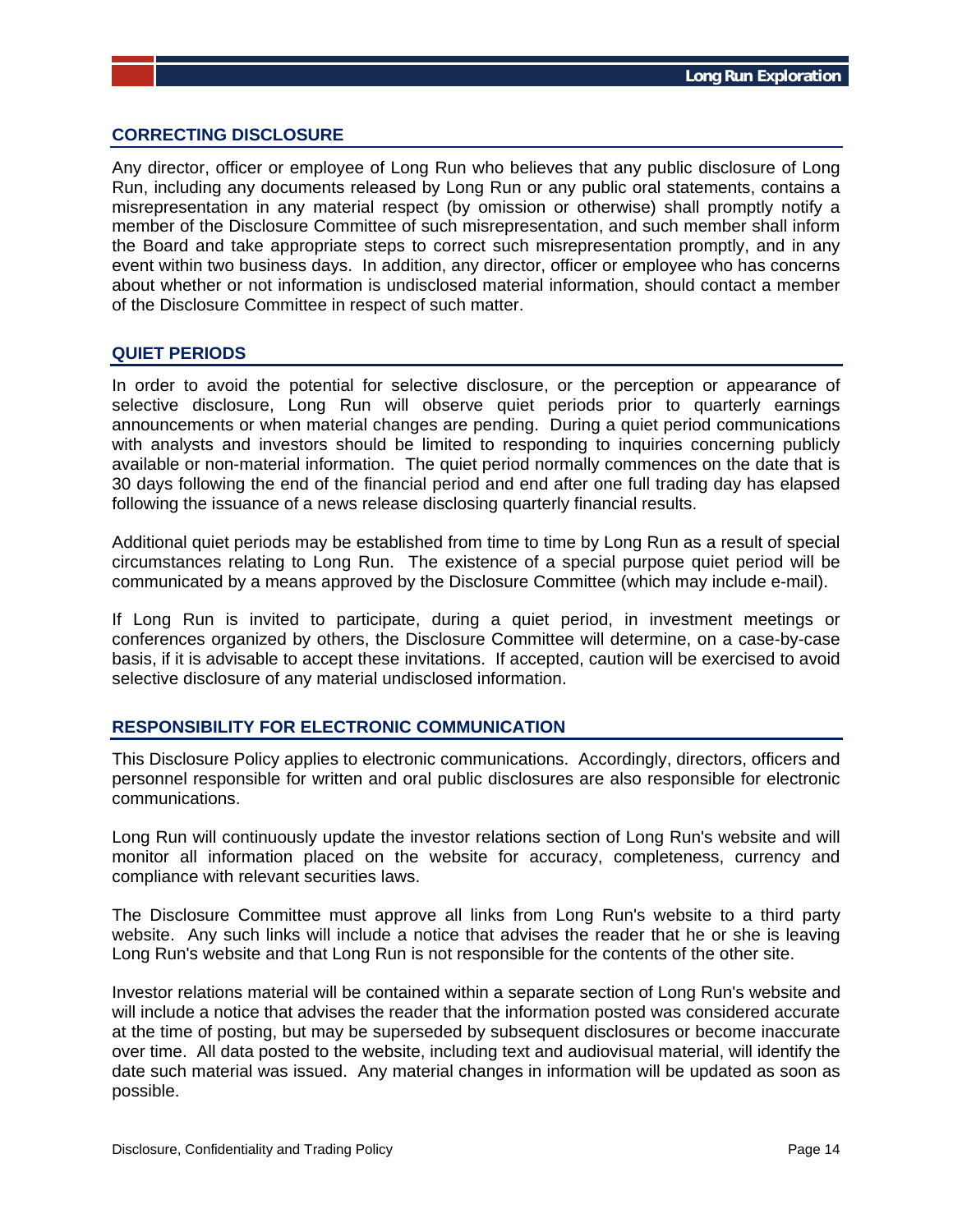Disclosure on Long Run's website alone does not constitute adequate disclosure of information that is considered material non-public information. Any disclosures of material information on the website will be preceded by the issuance of a news release. Long Run will, however, endeavour to concurrently post to its website all documents filed on SEDAR in an effort to improving investor access to its information. Where practicable, Long Run will also endeavour to post on its website all supplemental information as given to analysts, institutional investors and other market professionals such as data books, fax sheets, slides of investors presentations and other relevant materials. Responses to electronic inquiries will be provided as appropriate. Only public information or information that could otherwise be disclosed in accordance with this Disclosure Policy will be utilized in responding to electronic inquiries.

In order to avoid inadvertent disclosure of material undisclosed information, employees are prohibited from participating in Internet chat rooms or newsgroup discussions on matters pertaining to Long Run's activities or its securities. Employees who encounter a discussion pertaining to Long Run should advise a member of the Disclosure Committee immediately, so the discussion may be monitored.

Each employee's corporate e-mail address is, in fact, an address of Long Run. Therefore, all correspondence received and sent by e-mail is to be considered correspondence of Long Run.

# **INSIDER TRADING REPORTS**

Directors, senior officers, "significant shareholders" and others who are "reporting insiders" (as such terms are defined in National Instrument 55-104) of Long Run are required to file insider trading reports within five days of a change in their ownership position in any securities of Long Run (this includes the grant of options or other convertible securities to such persons or the exercise by them of such options or convertible securities). Such persons are also required to file an "initial" insider report within 10 days of the date on which the person or Long Run became an insider (an initial report is not required, however, when a person becomes an insider if he/she has no direct or indirect beneficial ownership, control or direction over securities of Long Run). Additionally, reporting insiders may be subject to supplemental insider reporting requirements where a reporting insider of Long Run enters into, materially amends, or terminates an agreement, arrangement or understanding as described in National Instrument 55-104. If a person falls into one of these categories, that person likely will be required to file insider trading reports in other provinces and should consult a member of the Disclosure Committee as soon as possible whenever the individual trades securities to confirm his/her statutory obligations.

It is the responsibility of the particular director, senior officer or principal shareholder to file their insider trading reports as required. This responsibility applies whether or not the individual files the report themselves or relies upon some third party (including Long Run) to do so.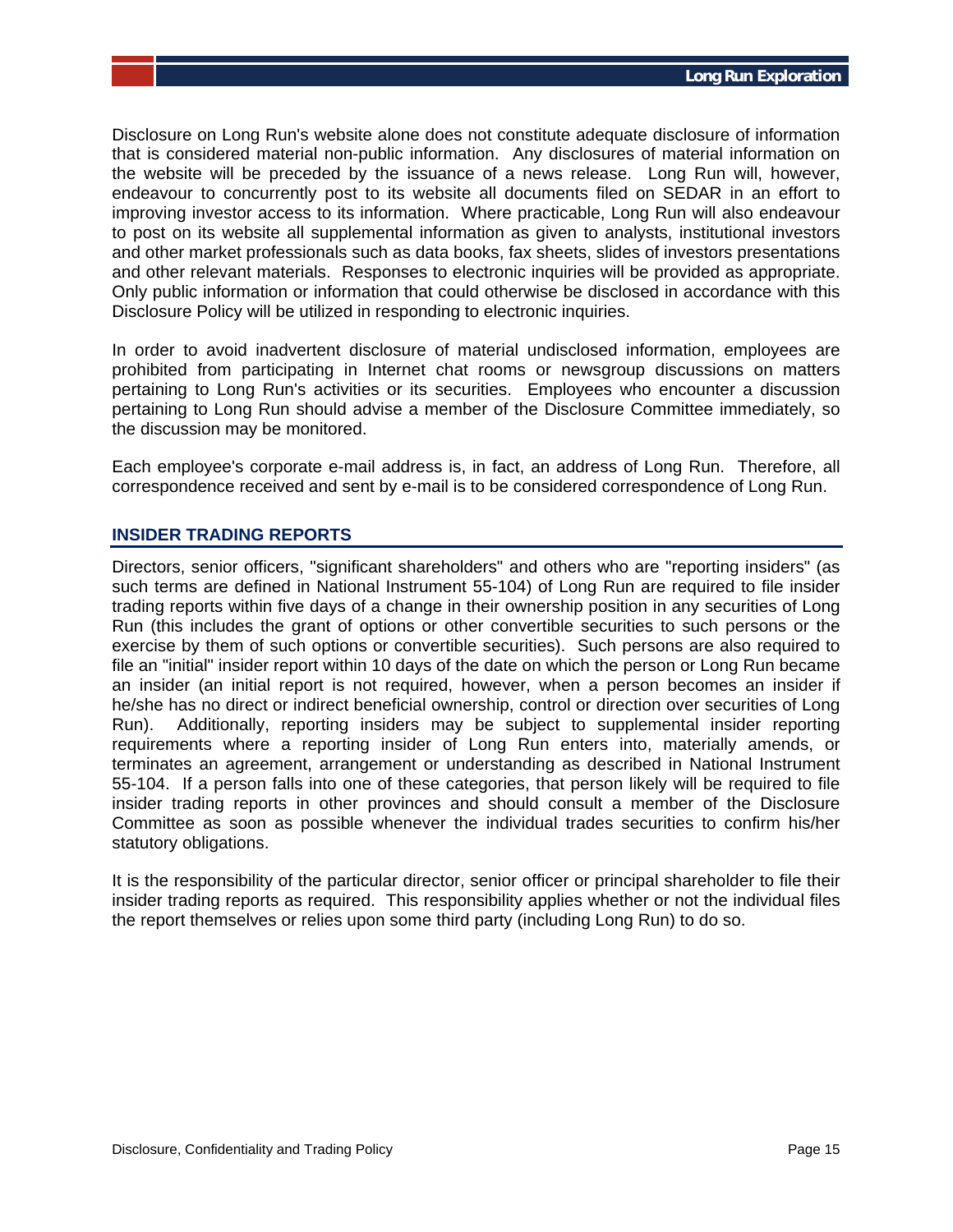#### **IN DISTRIBUTION**

If Long Run is in the process of distribution of securities, such as when a private placement or prospectus offering has been announced or a prospectus has been filed, careful vigilance is required and "extra" disclosure should be avoided. It is advisable, where practicable, to avoid public presentations during the distribution period. Legal counsel shall be consulted prior to any discussions, written or otherwise, with any stakeholder.

#### **COMMUNICATION AND ENFORCEMENT**

This Disclosure Policy extends to all directors, officers and employees of Long Run, as well as consultants and advisors retained by Long Run and any other person authorized to act as a spokesperson of Long Run. New directors, officers and employees will be provided with a copy of this Disclosure Policy and will be advised of its importance. This Disclosure Policy will be circulated to the foregoing individuals on an annual basis and whenever changes are made to its contents, or alternatively, be made available via Long Run's website.

Any employee who violates this Disclosure Policy may face disciplinary action up to and including termination of his or her employment with Long Run without notice. Violation of this Disclosure Policy may also violate certain securities laws. If it appears that an employee may have violated such securities laws, Long Run may refer the matter to the appropriate regulatory authorities, which could lead to penalties, fines or imprisonment.

The Disclosure Committee shall monitor the effectiveness and integrity of this policy and report to the Corporate Governance Committee.

**March 9, 2016**